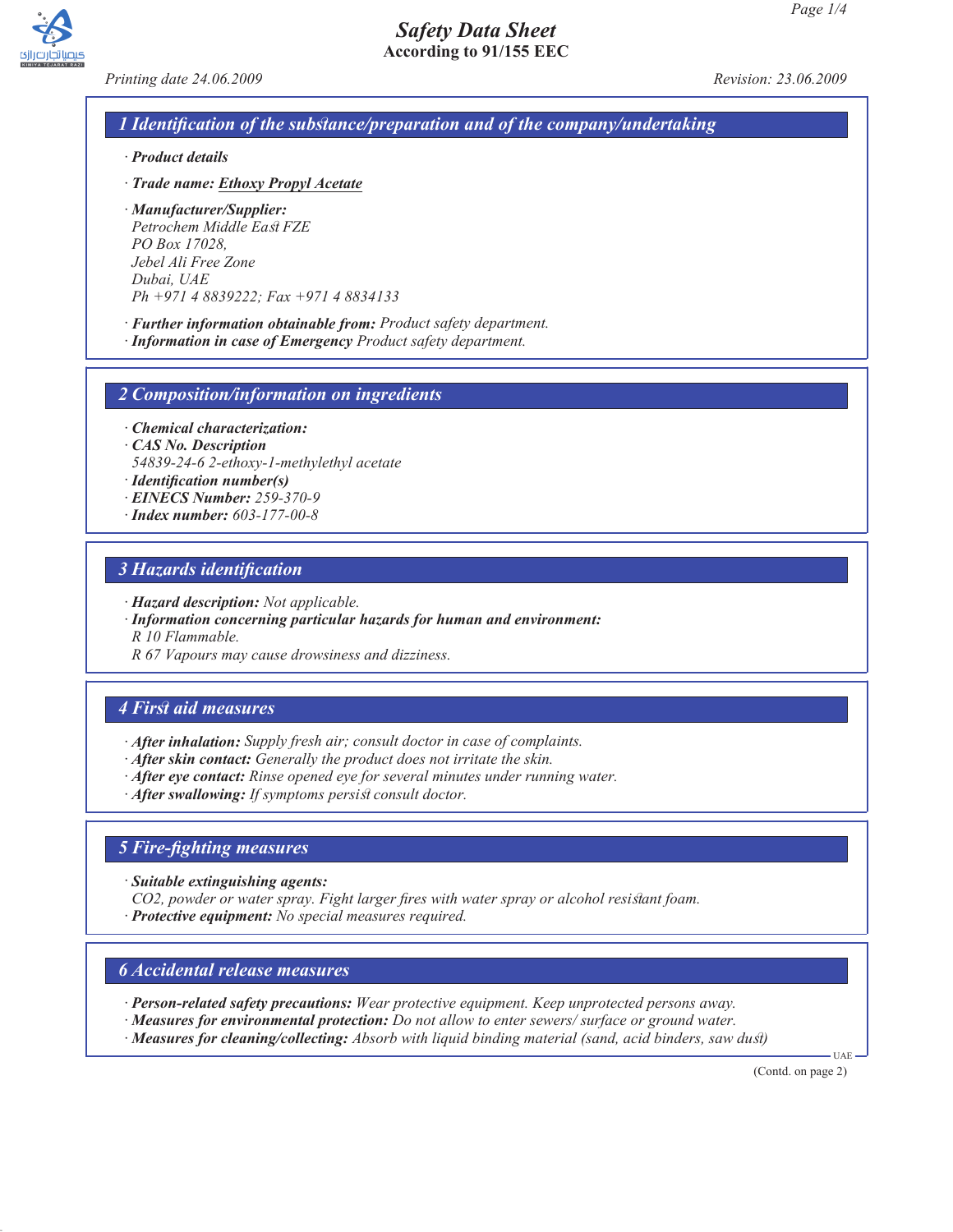*Printing date 24.06.2009 Revision: 23.06.2009*

*Trade name: Ethoxy Propyl Acetate*

(Contd. of page 1)

#### *7 Handling and storage*

- *· Handling:*
- *· Information for safe handling: No special requirement*
- *· Information about fire and explosion protection: Keep ignition sources away - Do not smoke. Protect against electrostatic charges.*
- *· Storage:*
- *· Requirements to be met by storerooms and receptacles: No special requirements.*
- *· Information about storage in one common storage facility: Not required.*
- *· Further information about storage conditions: Keep container tightly sealed.*

#### *8 Exposure controls/personal protection*

*· Additional information about design of technical facilities: No further data; see item 7.*

- *· Ingredients with limit values that require monitoring at the workplace: Not required.*
- *· Additional information: The lists valid during the making were used as basis.*
- *· Personal protective equipment:*
- *· General protective and hygienic measures: Wash hands before breaks and at the end of work.*
- *· Respiratory protection: Not required.*
- *· Protection of hands:*



*Protective gloves*

*The glove material has to be impermeable and resistant to the product/ the substance/ the preparation. Due to missing tests no recommendation to the glove material can be given for the product/ the preparation/ the chemical mixture.*

*Selection of the glove material on consideration of the penetration times, rates of diffusion and the degradation · Material of gloves*

- *The selection of the suitable gloves does not only depend on the material, but also on further marks of quality and varies from manufacturer to manufacturer.*
- *· Penetration time of glove material*
- *The exact break through time has to be found out by the manufacturer of the protective gloves and has to be observed.*
- *· Eye protection:*



*Tightly sealed goggles*

| <b>General Information</b> |                       |  |
|----------------------------|-----------------------|--|
| Form:                      | Clear liquid          |  |
| Colour:                    | Colourless            |  |
| Odour:                     | <i>Characteristic</i> |  |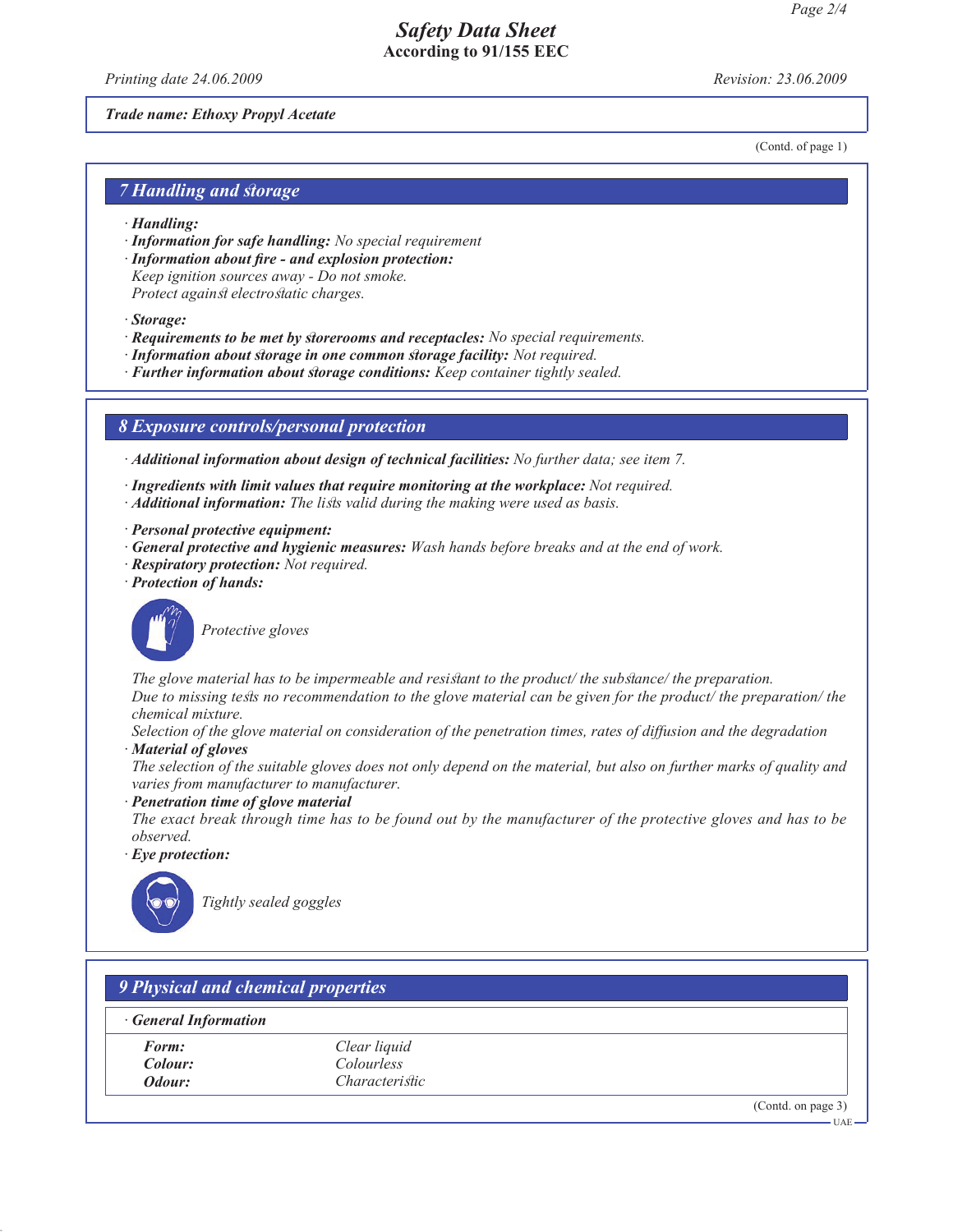*Printing date 24.06.2009 Revision: 23.06.2009*

*Trade name: Ethoxy Propyl Acetate*

|                                                                                                                                | (Contd. of page 2)                           |  |
|--------------------------------------------------------------------------------------------------------------------------------|----------------------------------------------|--|
| $\cdot$ Change in condition<br>Melting point/Melting range: Undetermined.<br><b>Boiling point/Boiling range:</b> Undetermined. |                                              |  |
| · Flash point:                                                                                                                 | Not applicable.                              |  |
| · Danger of explosion:                                                                                                         | Product does not present an explosion hazard |  |
| $\cdot$ Density:                                                                                                               | Not determined.                              |  |
| · Solubility in / Miscibility with<br>water at $20^{\circ}$ C:                                                                 | Fully soluble g/l                            |  |

## *10 Stability and reactivity*

*· Thermal decomposition / conditions to be avoided: No decomposition if used according to specifications.*

- *· Dangerous reactions No dangerous reactions known.*
- *· Dangerous decomposition products: No dangerous decomposition products known.*

## *11 Toxicological information*

- *· Acute toxicity:*
- *· Primary irritant effect:*
- *· on the skin: No irritant effect.*
- *· on the eye: No irritating effect.*
- *· Sensitization: No sensitizing effects known.*

# *12 Ecological information*

*· General notes:*

*Water hazard class 1 (German Regulation) (Self-assessment): slightly hazardous for water Do not allow undiluted product or large quantities of it to reach ground water, water course or sewage system.*

## *13 Disposal considerations*

- *· Product:*
- *· Recommendation*

*Must not be disposed together with household garbage. Do not allow product to reach sewage system.*

- *· Uncleaned packaging:*
- *· Recommendation: Disposal must be made according to official regulations.*

# *14 Transport information*

- *· Maritime transport IMDG:*
- *· Marine pollutant: No*

(Contd. on page 4)

UAE